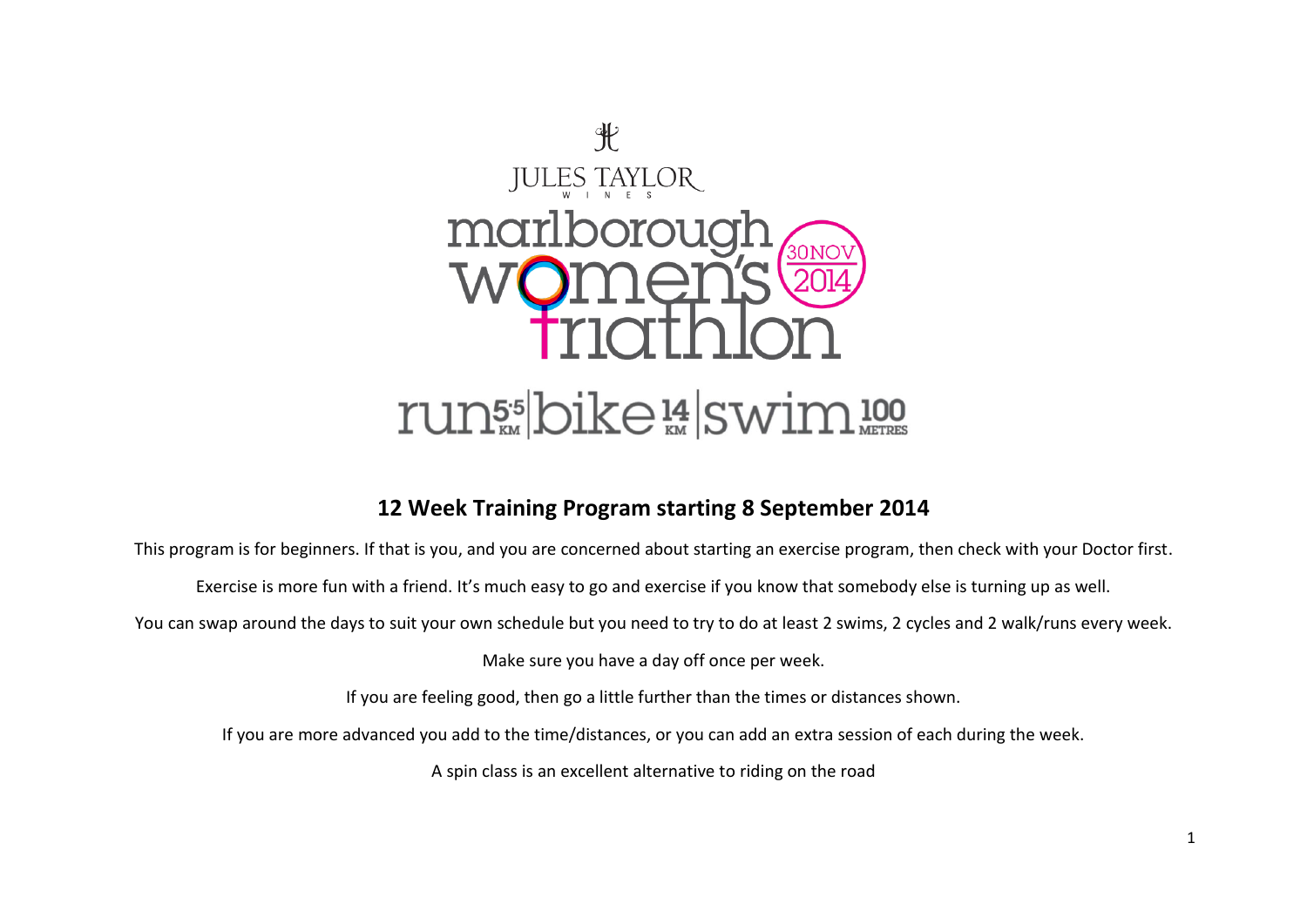| Week 1 |             | Monday                  | Tuesday          | Wednesday                     | Thursday | Friday              | Saturday                | Sunday                        |
|--------|-------------|-------------------------|------------------|-------------------------------|----------|---------------------|-------------------------|-------------------------------|
|        | Run/Walk    |                         |                  | Run/Walk<br>2km or 15<br>mins |          |                     |                         | Run/Walk<br>2km or 15<br>mins |
|        | <b>Bike</b> |                         | Bike 15 - 20 min |                               | Day off  | Bike 15 - 20<br>min |                         |                               |
|        | Swim        | 200m swim<br>or Aquajog |                  |                               |          |                     | 200m swim<br>or Aquajog |                               |

|        |             | <b>Monday</b>           | Tuesday          | Wednesday         | Thursday | Friday              | Saturday                | <b>Sunday</b>     |
|--------|-------------|-------------------------|------------------|-------------------|----------|---------------------|-------------------------|-------------------|
|        |             |                         |                  | Run/Walk          |          |                     |                         | Run/Walk          |
|        | Run/Walk    |                         |                  | 2km or 15<br>mins |          |                     |                         | 2km or 15<br>mins |
| Week 2 | <b>Bike</b> |                         | Bike 15 - 20 min |                   | Day off  | Bike 15 - 20<br>min |                         |                   |
|        | Swim        | 300m swim<br>or Aquajog |                  |                   |          |                     | 300m swim<br>or Aquajog |                   |

|        |             | Monday                  | Tuesday     | Wednesday                     | Thursday | Friday      | Saturday                | Sunday                        |
|--------|-------------|-------------------------|-------------|-------------------------------|----------|-------------|-------------------------|-------------------------------|
| Week 3 | Run/Walk    |                         |             | Run/Walk<br>3km or 20<br>mins |          |             |                         | Run/Walk<br>3km or 20<br>mins |
|        | <b>Bike</b> |                         | Bike 30 min |                               | Day off  | Bike 30 min |                         |                               |
|        | Swim        | 200m swim<br>or Aquajog |             |                               |          |             | 300m swim<br>or Aquajog |                               |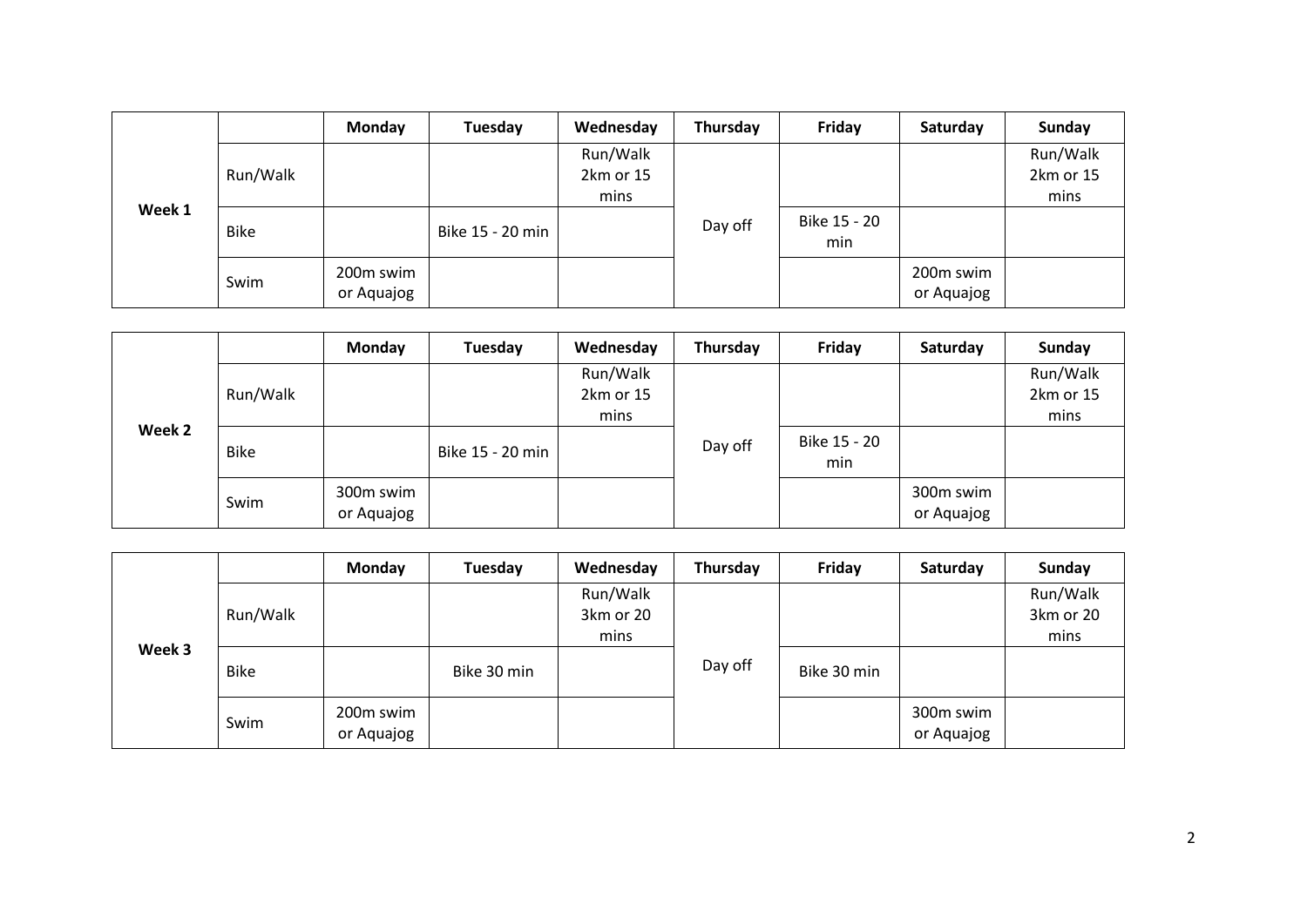|        |             | <b>Monday</b>           | Tuesday                                   | Wednesday                     | Thursday | Friday      | Saturday                | Sunday                        |
|--------|-------------|-------------------------|-------------------------------------------|-------------------------------|----------|-------------|-------------------------|-------------------------------|
|        | Run/Walk    |                         |                                           | Run/Walk<br>3km or 20<br>mins |          |             |                         | Run/Walk<br>3km or 20<br>mins |
| Week 4 | <b>Bike</b> |                         | Bike 30 min (try<br>a few small<br>hills) |                               | Day off  | Bike 30 min |                         |                               |
|        | Swim        | 300m swim<br>or Aquajog |                                           |                               |          |             | 200m swim<br>or Aquajog |                               |

|        |             | Monday                  | Tuesday                                   | Wednesday | Thursday | Friday              | Saturday                | Sunday    |
|--------|-------------|-------------------------|-------------------------------------------|-----------|----------|---------------------|-------------------------|-----------|
|        |             |                         |                                           | Run/Walk  |          |                     |                         | Run/Walk  |
|        | Run/Walk    |                         |                                           | 4km or 25 |          |                     |                         | 4km or 25 |
|        |             |                         |                                           | mins      |          |                     |                         | mins      |
| Week 5 | <b>Bike</b> |                         | Bike 30 min (try<br>a few small<br>hills) |           | Day off  | Bike 15 - 20<br>min |                         |           |
|        | Swim        | 300m swim<br>or Aquajog |                                           |           |          |                     | 300m swim<br>or Aquajog |           |

| Week 6 |             | Monday                  | Tuesday        | Wednesday                     | Thursday | Friday              | Saturday                | Sunday                        |
|--------|-------------|-------------------------|----------------|-------------------------------|----------|---------------------|-------------------------|-------------------------------|
|        | Run/Walk    |                         |                | Run/Walk<br>4km or 25<br>mins |          |                     |                         | Run/Walk<br>4km or 25<br>mins |
|        | <b>Bike</b> |                         | Bike 30-40 min |                               | Day off  | Bike 15 - 20<br>min |                         |                               |
|        | Swim        | 300m swim<br>or Aquajog |                |                               |          |                     | 300m swim<br>or Aquajog |                               |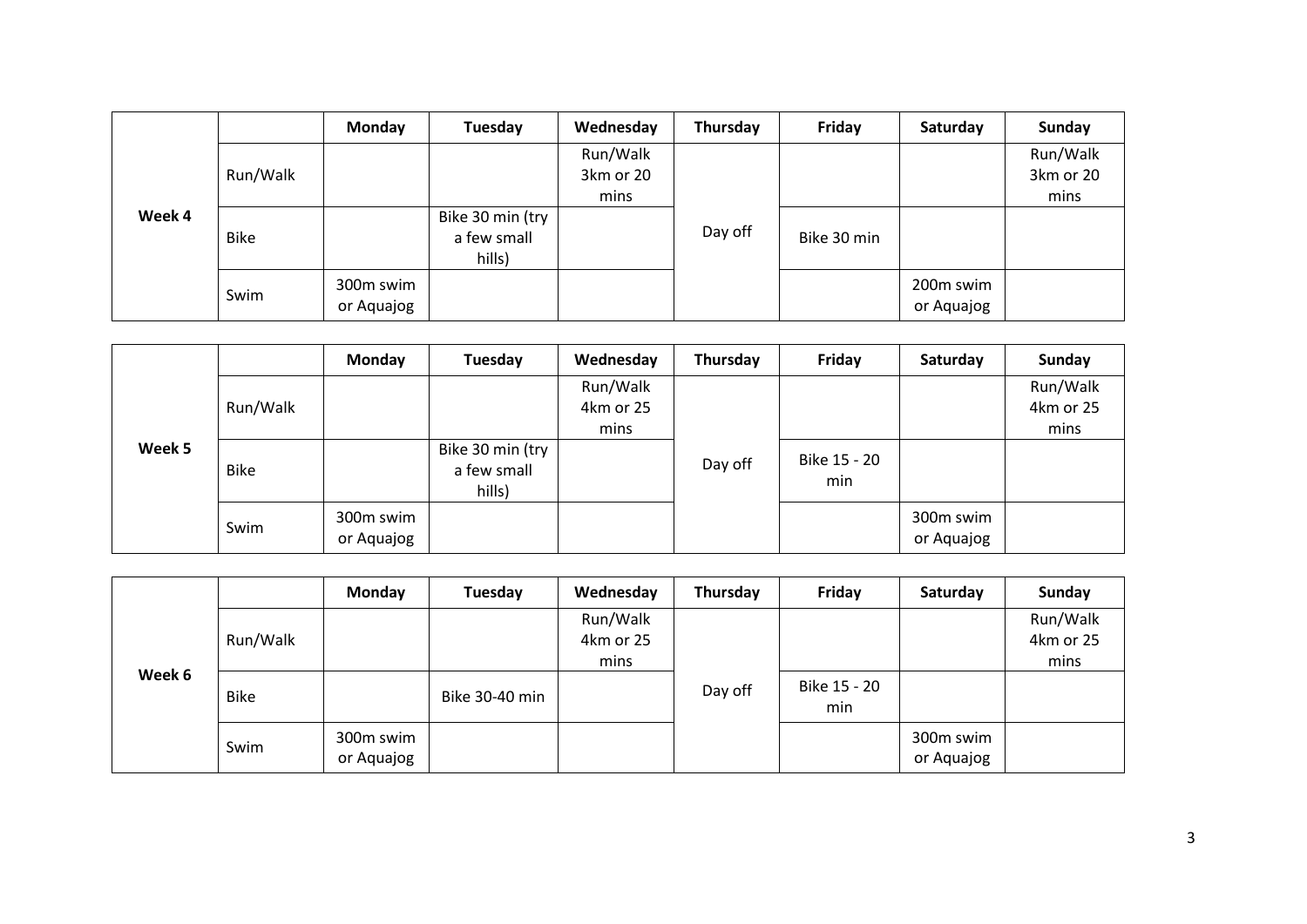| Week 7 |             | Monday                  | Tuesday         | Wednesday                     | Thursday | Friday            | Saturday                | Sunday                        |
|--------|-------------|-------------------------|-----------------|-------------------------------|----------|-------------------|-------------------------|-------------------------------|
|        | Run/Walk    |                         |                 | Run/Walk<br>4km or 30<br>mins |          |                   |                         | Run/Walk<br>4km or 30<br>mins |
|        | <b>Bike</b> |                         | Bike the course |                               | Day off  | Bike 30-40<br>min |                         |                               |
|        | Swim        | 300m swim<br>or Aquajog |                 |                               |          |                   | 300m swim<br>or Aquajog |                               |

| Week 8 |             | <b>Monday</b>           | Tuesday         | Wednesday             | Thursday | Friday              | Saturday                | Sunday                |
|--------|-------------|-------------------------|-----------------|-----------------------|----------|---------------------|-------------------------|-----------------------|
|        | Run/Walk    |                         |                 | Run/Walk<br>5km or 40 |          |                     |                         | Run/Walk<br>2km or 40 |
|        |             |                         |                 | mins                  |          |                     |                         | mins                  |
|        | <b>Bike</b> |                         | Bike the course |                       | Day off  | Bike 15 - 20<br>min |                         |                       |
|        | Swim        | 300m swim<br>or Aquajog |                 |                       |          |                     | 300m swim<br>or Aquajog |                       |

| Week 9 |             | Monday                  | Tuesday         | Wednesday                     | Thursday | Friday            | Saturday                | Sunday                        |
|--------|-------------|-------------------------|-----------------|-------------------------------|----------|-------------------|-------------------------|-------------------------------|
|        | Run/Walk    |                         |                 | Run/Walk<br>5km or 40<br>mins |          |                   |                         | Run/Walk<br>5km or 40<br>mins |
|        | <b>Bike</b> |                         | Bike 40 -50 min |                               | Day off  | Bike 30-40<br>min |                         |                               |
|        | Swim        | 300m swim<br>or Aquajog |                 |                               |          |                   | 300m swim<br>or Aquajog |                               |